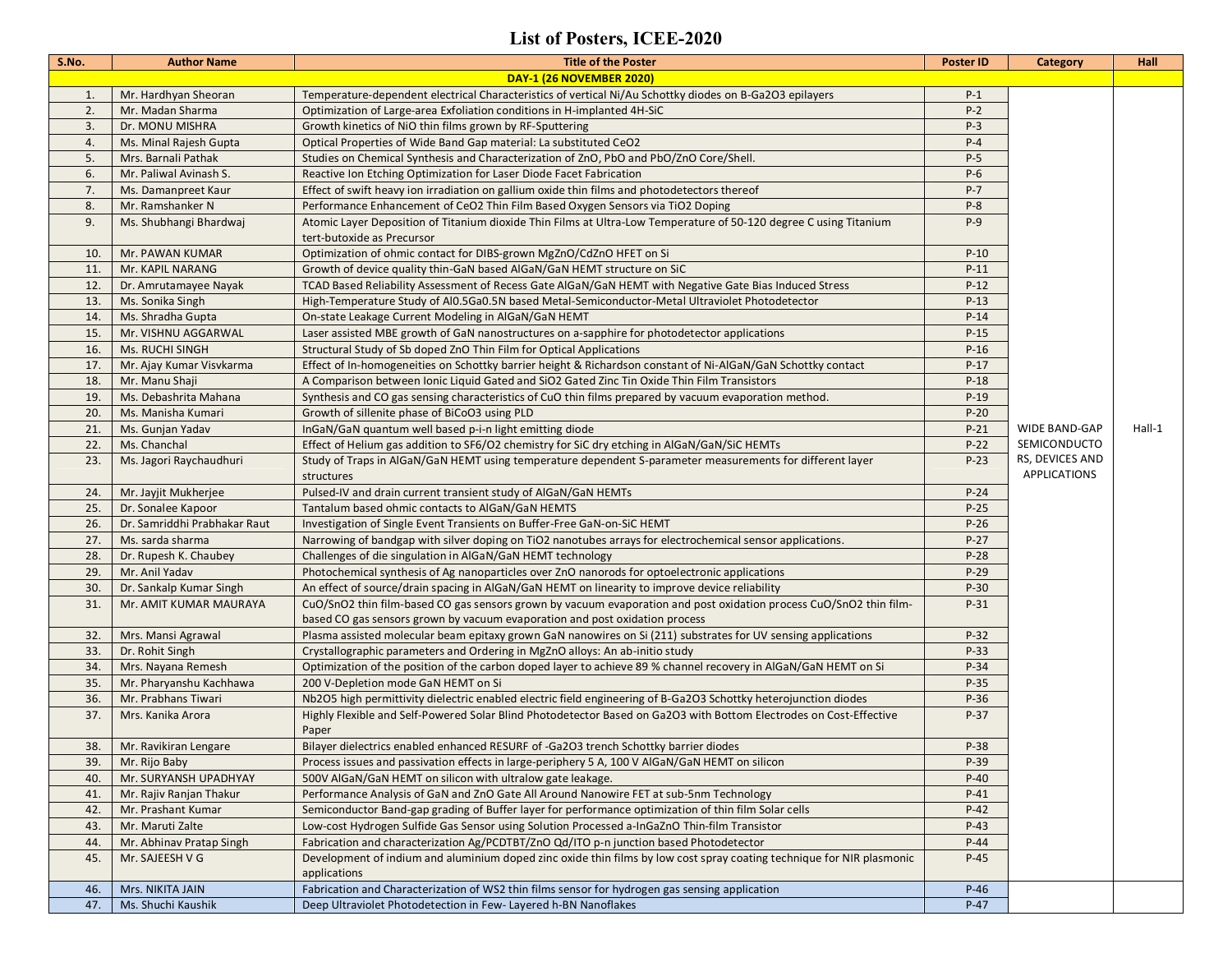| 48. | Sneha Sinha                        | Interlayer coupling behavior of MoS2 thin films grown by Pulsed Laser Deposition method                                                     | $P-48$ |                           |        |
|-----|------------------------------------|---------------------------------------------------------------------------------------------------------------------------------------------|--------|---------------------------|--------|
| 49. | Dr. Packiaraj G                    | Effect of paramagnetic element on dielectric of nano barium hexaferrite prepared by Sol-gel auto combustion method                          | $P-49$ |                           |        |
| 50. | Ms. Anamika Ashok                  | Ti3C2Tx MXene with Tunable Properties                                                                                                       | $P-50$ |                           |        |
| 51. | Mr. MUNINDRA                       | Evaluation of Graphene FET Model in Quasi-Ballistic Regime for Frequency Doubler Circuit                                                    | $P-51$ |                           |        |
| 52. | Mr. Pradeep Kumar Kashyap          | Enhanced Quality Single Layer Graphene Grown by Low Pressure Chemical Vapor Deposition for Fabrication of Quantum<br>Hall Resistance Device | $P-52$ |                           |        |
| 53. | Mr. RAHUL                          | Engineered MoSe2/WSe2 based heterostructures for efficient hydrogen evolution reaction                                                      | $P-53$ |                           |        |
| 54. | Dr. Sunil Kumar Arora              | Understanding the phonon scattering mechanisms in 2D MoS2-WS2 heterostructures                                                              | $P-54$ |                           |        |
| 55. | Joshua Mathew, Prof. udan<br>Singh | Controllable growth of mono and few-layer MoS2                                                                                              | $P-55$ |                           |        |
| 56. | Ms. Anju Kumari R                  | Self-Rectifying Bipolar resistive switching in 2D TiO2 nanosheets thin films                                                                | $P-56$ |                           |        |
| 57. | Mrs. SWATHY B SASEENDRAN           | One Step Growth of Vertically Aligned MoS2 thin films                                                                                       | $P-57$ |                           |        |
| 58. | Ms. Narinder Kaur                  | Synthesis of In2S3 nanolayers by chemical vapor deposition for photoelectrochemical water splitting under visible light                     | $P-58$ |                           |        |
| 59. | Ms. CHANCHAL                       | Growth of B - In2Se3 using pulsed laser deposition technique for photodetection application                                                 | $P-59$ |                           |        |
| 60. | Mr. John Wellington J              | Large Area, Low Power Photodetector Based on MoSe2 Nanostructures on Flexible Substrates for SWIR Detection                                 | $P-60$ |                           |        |
| 61. | Mr. Prashant Bisht                 | Pulsed laser deposition of two dimensional MoS2 and WS2                                                                                     | $P-61$ | <b>2D MATERIALS</b>       | Hall-2 |
| 62. | Ms. MOUSUMI PRAMANIK               | Growth of 2d MoS2 nanoflowers for photodetector applications                                                                                | $P-62$ | <b>AND DEVICES</b>        |        |
| 63. | Ms. Baisali Kundu                  | Probing Morphology Dependent Photoresponse Characteristics of CdS/MoS2 Nanostructures                                                       | $P-63$ |                           |        |
| 64. | Mr. Venkatarao Selamneni           | WS2 QD (n) decorated on SnS (p) as Localized Heterojunctions for Highly Responsive Flexible Broadband Photodetector                         | $P-64$ |                           |        |
| 65. | Mrs. Abhilasha Chouksey            | Monolayer graphene based THz modulator on Si/SiO2 substrate with large active area                                                          | $P-65$ |                           |        |
| 66. | Mr. Pradeep Kumar                  | Magnetic and optical tunable applications of sputtered deposited 2D MoS2 thin films.                                                        | P-66   |                           |        |
| 67. | Mr. L Chandrasekar                 | Modeling the Electrostatics of 2-Terminal Boron or Nitrogen Substitution Doped Metal-Insulator-Graphene (MIG)<br>Structure                  | $P-67$ |                           |        |
| 68. | Prof. Praveen C. Ramamurthy        | Hierarchical Structures of Thiophene and Pyrrole Derivatives for Optoelectric Application: Morphological advances (mail<br>sent for poster) | $P-68$ |                           |        |
| 69. | Mr. Neeraj Goel                    | Detection of NO2 Gas Molecules Physio-Adsorbed on Large-Area MoSe2 Surface                                                                  | $P-69$ |                           |        |
| 70. | Mr. Sushil Kumar                   | Thermoelectric Transport in Noble Metals Monolayers: A First Principles Study                                                               | $P-70$ |                           |        |
| 71. | Mr. ASHOK KUMAR                    | NO2 Gas sensor based on MoS2 decorated with Carbon nanofibers                                                                               | $P-71$ |                           |        |
| 72. | Ms. Neelu Sharma                   | Synthesis of CVD-grown high quality uniform nanofilm of 2D material SnS2 for NO2 gas sensors                                                | $P-72$ |                           |        |
| 73. | Mr. Ningthoujam Somorjit Singh     | Large area graphene oxide and reduced graphene oxide sheets for high efficiency SERS application                                            | $P-73$ |                           |        |
| 74. | Ms. Sajal Shradha                  | A study of piezoelectric response of MoS2-PVDF nanocomposites prepared with polyaniline interlinker                                         | $P-74$ |                           |        |
| 75. | Mr. Md Samim Reza                  | Growth of two-dimensional high-quality large edge length WS2                                                                                | $P-75$ |                           |        |
| 76. | Mr. Choudhury Abinash Bhuyan       | Large-area single layer MoS2 flexible photodetector                                                                                         | $P-76$ |                           |        |
| 77. | Mr. ANAND KUMAR SINGH              | Molecular doping of TiO2 nanoparticles coated CVD graphene by nitric acid                                                                   | $P-77$ |                           |        |
| 78. | Ms. Subhasmita Kar                 | Electronic and magnetic phase designing in monolayer Cr2Ge2Se6                                                                              | $P-78$ |                           |        |
| 79. | Dr. Soumya Jyoti Ray               | Tuning and control of the magnetic properties of a 2D nanomagnet                                                                            | $P-79$ |                           |        |
| 80. | Ms. Puja Kumari                    | High magnetoresistance and perfect spin filtering effect in magnetic phosphorene                                                            | $P-80$ |                           |        |
| 81. | Mr. Shantanu Majumder              | Proximity induced spin-orbit torque on a two-dimensional van der waals heterostructure                                                      | $P-81$ |                           |        |
| 82. | Ms. Riya Wadhwa                    | Highly sensitive, MoS2/ReS2 heterostructure with self-driven broadband photodetection                                                       | $P-82$ |                           |        |
| 83. | Dr. Shatrudhan Palsaniya           | CVD Processed Graphene using Liquid Hydrocarbons as Supercapacitor Electrode                                                                | $P-83$ |                           |        |
| 84. | Mr. Nitheesh M. Nair               | Simulation assisted flexibility improvement studies for flexible transparent printed touch sensors                                          | P-84   |                           |        |
| 85. | Mr. Vaibhav Rana                   | Poly-Crystalline MoS2 thin Film based Low Cost Flexible Sensors                                                                             | $P-85$ |                           |        |
| 86. | Mr. JOYDIP DE                      | Influence of Homeotropic Alignment in Achieving Highly Efficient Ambipolar Charge Transport in Discotic Liquid Crystals                     | $P-86$ |                           |        |
| 87. | Mr. Kamalesh Tripathy              | Influence of two-dimensional Bending on Flexible Electronic Sensors for Bendable and Wearable Applications                                  | $P-87$ |                           |        |
| 88. | Ms. Purbasha Sharangi              | Observation of inverse spin Hall Effect at CoFeB/C60 interface                                                                              | $P-88$ |                           |        |
| 89. | Ms. Asha Kumari                    | Augmentation in frequency modulation properties of PDLCs by addition of ferroelectric nanoparticles                                         | P-89   |                           |        |
| 90. | Mr. Nitheesh M. Nair               | Simulation assisted flexibility improvement studies for flexible transparent printed touch sensors                                          | $P-90$ | FLEXIBLE                  | Hall-3 |
| 91. | Ms. AKRITI SINGH                   | Characterization of Fe2NiO4 nanoparticles doped PDLC for applications in display technology                                                 | $P-91$ | <b>ELECTRONICS</b>        |        |
| 92. | Ms. Bhawna Tiwari                  | Low-Voltage Timing Signal Generation with IGZO TFTs to Implement Sensing Systems Using Flexible Electronics                                 | P-92   | AND ORGANIC               |        |
| 93. | Dr. Khadija Kanwal Khanum          | Study of Various Electrospinning Parameters on Nanofibers Morphology for Flexible Devices                                                   | $P-93$ | SEMICONDUCTO<br><b>RS</b> |        |
| 94. | Mrs. Supriya Yadav                 | Investigation on texture of paper substrate material for flexible microfluidic device technology                                            | P-94   |                           |        |
| 95. | Ms. SHALU RANI                     | Fabrication of Binder-free TiO2 Nanoparticle Electrodes for Supercapacitor in Low-Power Electronic Applications                             | P-95   |                           |        |
| 96. | Ms. T.BHARGAVI                     | Silver nanowire based flexible and transparent wearable heaters                                                                             | $P-96$ |                           |        |
| 97. | Ms. Esita Pandey                   | Strain Engineered Domain Structure and its Relaxation in a Perpendicularly Magnetized Co/Pt Deposited on Flexible                           | P-97   |                           |        |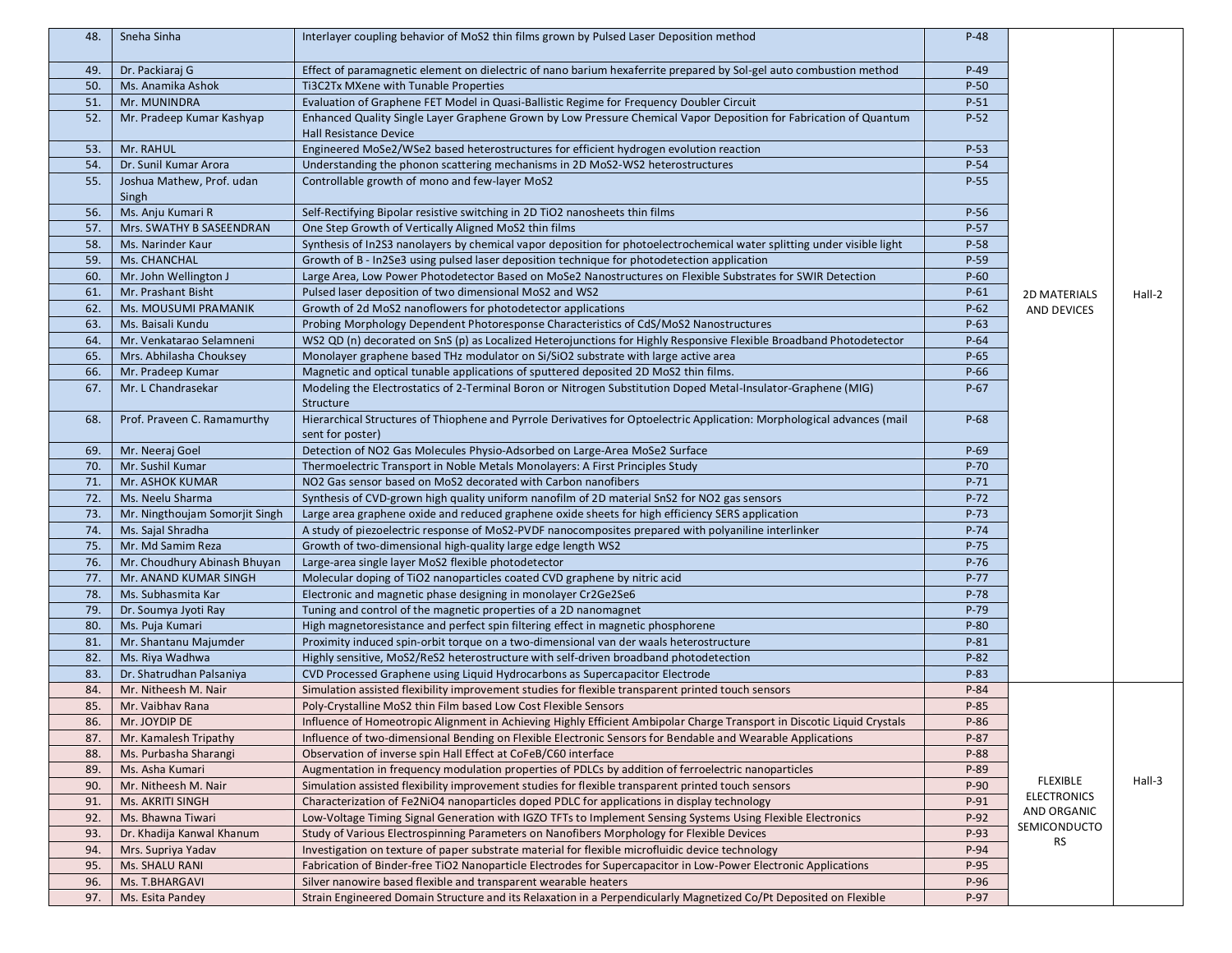|      |                               | Polyimide                                                                                                                                           |         |                       |        |
|------|-------------------------------|-----------------------------------------------------------------------------------------------------------------------------------------------------|---------|-----------------------|--------|
| 98.  | Mr. Rajinder Singh Deol       | Electrodeposition of amorphous silicon at room temperature on flexible substrates                                                                   | P-98    |                       |        |
| 99.  | Ms. Niharika Gupta            | Carbon nanomaterial-based conductive ink for flexible, biosensing papertronic devices: An optimization study                                        | P-99    |                       |        |
| 100. | Mr. Mohammad Shahid Idrishi   | Microscopic study of gold induced low-temperature crystallization of Si                                                                             | $P-100$ |                       |        |
| 101. | Ms. Ritika Khatri             | Synthesis of Functionalised Reduced MoS2 Nanostructures for Early Detection of Cancer                                                               | $P-101$ |                       |        |
| 102. | Mr. Satyajit Das              | Optimization of Polystyrene copolymer based Interdigital Capacitive Sensor structure observing its response to limonoid<br>of citrus fruits         | $P-102$ |                       |        |
| 103. | Ms. BHASWATI CHAKRABORTY      | Graphene-ZnO Nanorod Based Electrochemical Aptasensor for Cancer Biomarker Detection                                                                | $P-103$ |                       |        |
| 104. | Ms. Nidhi Dhull               | Paper based electrochemical biosensor for E. coli O157:H7 detection                                                                                 | $P-104$ |                       |        |
| 105. | Ms. Hasika Suresh             | Evaluation of a miniaturised NIR spectrometer for estimating total curcuminoids in powdered turmeric samples                                        | $P-105$ | <b>BIOSENSORS</b>     | Hall-4 |
| 106. | Mrs. KRISHNAPRIYA TK          | Carbon Quantum Dots for Biosensors: An investigation on the optical properties                                                                      | $P-106$ | AND                   |        |
| 107. | Mrs. Manika Jha               | Non-Small Cell Lung Cancer biomarker CYFRA 21-2 detection through Surface Plasmon Resonance based biosensor                                         | $P-107$ | <b>BIOELECTRONICS</b> |        |
| 108. | Dr. Henam Sylvia Devi         | Interaction of Glucose with CuO: Glucose sensing platform                                                                                           | $P-108$ |                       |        |
| 109. | Dr. Rajkumar Mandal           | Modeling of Normally-off AlGaN/GaN MOSHEMT for biosensor applications: Role of molar fraction on the sensing<br>performance                         | $P-109$ |                       |        |
| 110. | Ms. SNEHA M                   | A single cotton fiber Organic Electrochemical Transistor(OECT) for monitoring of drought stress and salinity stress in crop<br>plants               | $P-110$ |                       |        |
| 111. | Dr. Shipra Solanki            | Polyaniline hydrogel for the fabrication highly sensitive self powered glucose biosensor                                                            | $P-111$ |                       |        |
| 112. | Dr. Jakeer husain             | STUDIES ON DC CONDUCTIVITY AND LPG SENSING BEHAVIOR OF PANI/CADMIUM SULFIDE NANO COMPOSITES                                                         | $P-112$ |                       |        |
| 113. | Mr. Shubham                   | An Electrothermally controlled and quantum tunneling based microcantilever sensor: A simulation study                                               | $P-113$ |                       |        |
| 114. | Ms. Ekta Prajapati            | A Home-made Control System for Microfluidic Integrated Systems                                                                                      | $P-114$ |                       |        |
| 115. | Mr. Dibyajyoti Mukherjee      | Feasibility Study of Unified Micro-scale Magnetoelectric Transducer Platform for Wireless Implantable Devices                                       | $P-115$ |                       |        |
| 116. | Dr. Robin Khosla              | Design and Simulation of Capacitive Z-axis MEMS Accelerometers using SU-8, PolySi, Si3N4, and SiC-based structural                                  | $P-116$ |                       |        |
|      |                               | materials                                                                                                                                           |         |                       |        |
| 117. | Mr. Murugappan R              | DEVELOPMENT OF A MEMS THRESHOLD G - SWITCH WITH ENHANCED CONTACT TIME                                                                               | $P-117$ |                       |        |
| 118. | Mr. SATISH KUMAR VERMA        | Spring Softening and Damping Effects in Sub-micron Thin Internal High-k Dielectric MEMS Resonator                                                   | $P-118$ |                       |        |
| 119. | Mr. Nadeem Tariq Beigh        | Tuning of Bistable Piezoelectric MEMS Energy Harvesters for Low Frequency, Low-G Applications                                                       | $P-119$ |                       |        |
| 120. | Ms. Niharika                  | Effect of Actuation electrode design on RF Performance of RF MEMS shunt switch                                                                      | $P-120$ | MEMS/NEMS             | Hall-5 |
| 121. | Mr. Shuvam Pawar              | Magnetron sputtered Ferromagnetic Shape Memory Alloy thin films for MEMS devices applications.                                                      | $P-121$ | AND                   |        |
| 122. | Mr. Faizan Tariq Beigh        | Optimized MEMS Circular Membrane Resonators for Mechanical Energy Harvesting and Sensing for IoT Application                                        | $P-122$ | <b>MICROFLUIDICS</b>  |        |
| 123. | Ms. shalini                   | Wetting and Dewetting Transition on Chemically Structured Surface for the Application in Droplet based Energy<br>Harvesting: A Theoretical Approach | $P-123$ |                       |        |
| 124. | Mr. Vinit Yadav               | Effect of High-gradient Magnetic Field at Micro-scale for Microfluidic Magnetophoresis Applications                                                 | $P-124$ |                       |        |
| 125. | Mr. SUSHIL KUMAR              | Effect of Operational-Mode (PI & NPI) and Temperature (> 150 OC) on Hysteresis Voltage in Low-Power MEMS Logic<br>Relays                            | $P-125$ |                       |        |
| 126. | Mr. Rupesh Mahore             | A review on PZT based MEMS Micropumps                                                                                                               | $P-126$ |                       |        |
| 127. | Mr. Ankur Saxena              | Integration Pressure Sensing Mechanism in Microchannel for Microfluidic Application                                                                 | $P-127$ |                       |        |
| 128. | Mr. Mahesh Kumar              | Levitation of Red Blood Cells in Microchannel for Microfluidic MEMS Device Application                                                              | $P-128$ |                       |        |
| 129. | Mr. Joel Zacharias            | Novel Polymer MEMS Capacitive Hydrogen sensor with Palladium Ring on Membrane-Mass architecture                                                     | $P-129$ |                       |        |
| 130. | Ms. Raeann Jesma R.           | Three-axis Piezoresistive MEMS Accelerometer with Extended Twin Mass Structure                                                                      | $P-130$ |                       |        |
| 131. | Mr. SUSHIL KUMAR              | Fabrication of Freestanding Metallic MEMS Actuator for Minimal Stress-Induced Air-gap Variations                                                    | P-131   |                       |        |
|      |                               | <b>DAY-2 (27 NOVEMBER 2020)</b>                                                                                                                     |         |                       |        |
| 132. | Mr. Ajoyjit Ghosh             | Design, Installation and Commissioning of an On-grid Rooftop Solar PV Power Plant for Partial Fulfilment of Common<br>Load                          | $P-132$ |                       |        |
| 133. | Ms. Nisika                    | Energy band alignment and nanoscale probing of CZTS/TiO2 heterojunction in Kesterite solar cells                                                    | $P-133$ |                       |        |
| 134. | Mr. Kurias K Markose          | Crystalline silicon heterojunction solar cells employing MoOx and MgFx selective contacts                                                           | P-134   |                       |        |
| 135. | Mr. Dheeraj Kumar             | Fabrication of Sodium Niobate (NaNbO3) Nanorods Coupled with RGO Photoanode for Enhanced Photoelectrochemical<br><b>Water Splitting</b>             | $P-135$ |                       |        |
| 136. | Mr. VIKAS KASHYAP             | The effect on band gap of the n type Semiconducting Nanowires with the variation of etching period                                                  | $P-136$ |                       |        |
| 137. | Dr. Suchismita Mitra          | Investigation in probing layouts for I-V measurement of Si wafer solar cells                                                                        | $P-137$ |                       |        |
| 138. | Dr. Kumar Prasannajit Pradhan | CZTSe Kesterite Solar Cell: The Impact of Defects on Loss Mechanisms                                                                                | $P-138$ |                       |        |
| 139. | Mr. Shiva Lamichhane          | BFO/WO3 multilayered structures for energy storage application                                                                                      | $P-139$ |                       |        |
| 140. | Ms. Premshila Kumari          | Synthesis of ZnO Nanoparticles by Colloidal Route for Potential Application in ZnO/Si Heterojunction Solar Cells                                    | $P-140$ |                       |        |
| 141. | Mr. DEEPAK SHARMA             | Broadband light harvesting via resonant plasmonic Ag nanospheres and anti-reflective Si nanopillar arrays for thin solar                            | $P-141$ | <b>PHOTOVOLTAICS</b>  | Hall-1 |
|      |                               | cells applications                                                                                                                                  |         | AND ENERGY            |        |
| 142. | Ms. Pinki Devi                | Role of Oxygen Vacancies in Indium Oxide Nanostructure for Enhancement of Photocatalytic Activity                                                   | $P-142$ |                       |        |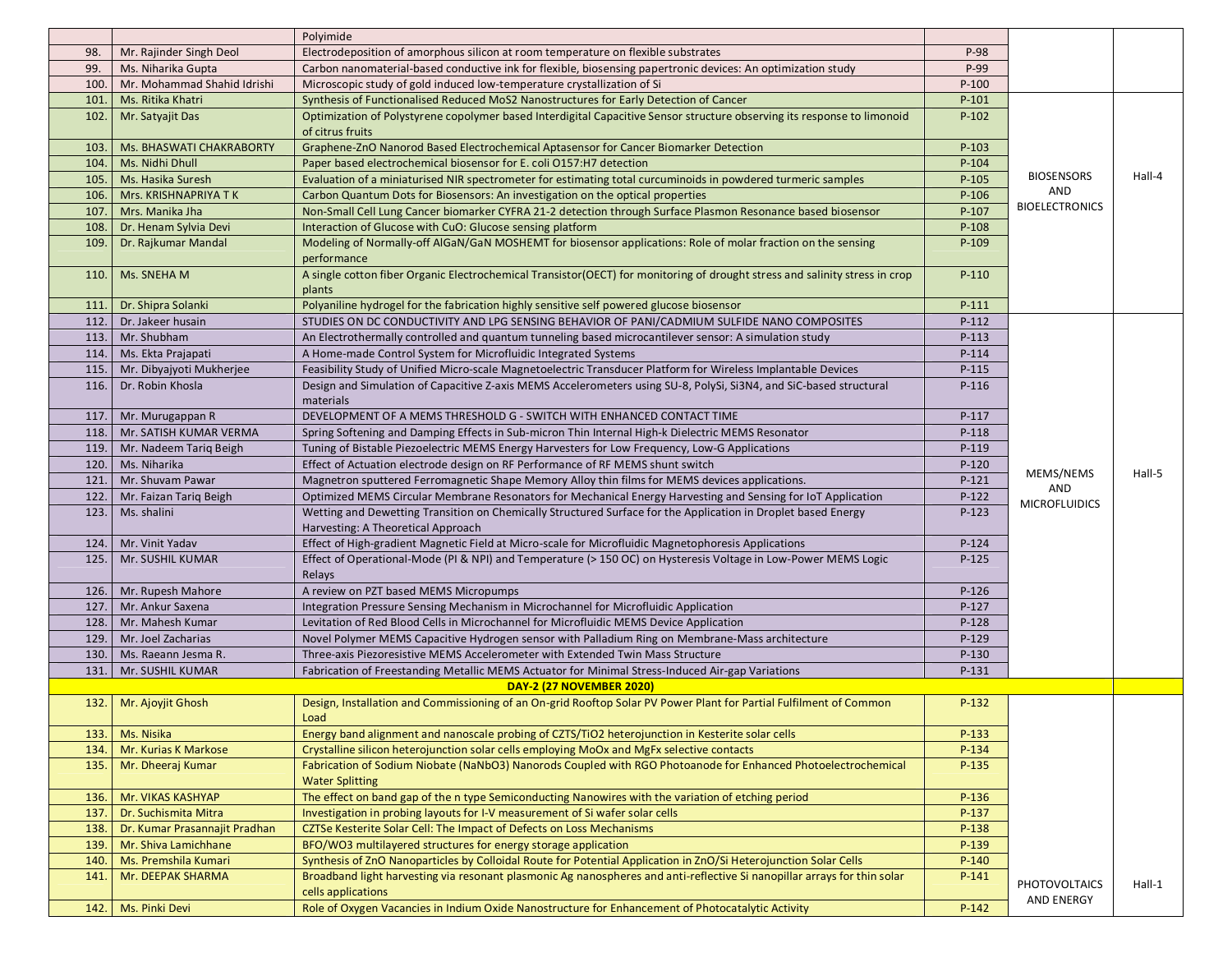| 143. | <b>Mr. MAYANK DUBEY</b>     | Effect of Sputtering Parameters on Molybdenum Back Contact for Chalcogenide Based Solar Cell Application                                                 | $P-143$ | HARVESTING         |        |
|------|-----------------------------|----------------------------------------------------------------------------------------------------------------------------------------------------------|---------|--------------------|--------|
| 144. | Mr. Vanshaj Sharma          | Optimization of Transport Layer Thickness for Perovskite Solar Cells: An Optical Analysis                                                                | $P-144$ |                    |        |
| 145. | Ms. Jayshree                | Temperature Optimization for Sol-gel Spray-coated SiO2 Film for P-type Cz Silicon Surface Passivation Application                                        | $P-145$ |                    |        |
| 146. | Ms. Tanushree J.B. Nath     | Assessment of optical properties of Metal Assisted Chemically Etched black silicon surface morphology in multi-                                          | $P-146$ |                    |        |
|      |                             | crystalline cells and modules by ray-tracer simulation                                                                                                   |         |                    |        |
| 147. | Mr. Mohamed Husam           | Design of Mobile application controlled Photovoltaic Seed Sowing and Drilling Machine                                                                    | $P-147$ |                    |        |
| 148. | Mr. LALSINGH GUGULOTH       | Optical Properties Study of (PEDOT:PSS):Graphene Oxide Nano-composite                                                                                    | $P-148$ |                    |        |
| 149. | Dr. Ashish Kumar            | Wide band gap materials as thermoelectric materials for high temperature applications                                                                    | $P-149$ |                    |        |
| 150. | Mr. Amit Kumar              | Insight into the mechanism of solvent-precursor coordination and their effect on perovskite thin-film crystallization: A                                 | $P-150$ |                    |        |
|      |                             | balance between coordinating species                                                                                                                     |         |                    |        |
| 151. | Mrs. AKSHAYA                | Chemically Sprayed p-type CuS films -Characterization and Feasibility study on junction with n-Si for the development of<br>solar cell                   | $P-151$ |                    |        |
| 152. | Mr. Santosh V Patil         | Influence of carrier mobility mismatch over the performance of heterojunction MAPbI3 based Perovskite solar cell                                         | $P-152$ |                    |        |
| 153. | Dr. Aayesha Sabih Ahmad     | Defect analysis of thin film CTGS based Solar Cells for performance optimization                                                                         | $P-153$ |                    |        |
| 154. | Dr. Mohd Faraz              | Design of flexible PVDF-MoS2-RGO nanogenerator                                                                                                           | P-154   |                    |        |
| 155. | Dr. Aditya N. Roy Choudhury | On the Linearity and Parabolicity of the PIN Dark IV: the Effect of Series Resistance                                                                    | $P-155$ |                    |        |
| 156. | Dr. Surbhi Sharma           | Three-dimensional Hierarchical PANI/Bi2S3 Nanocomposite as efficient Photoanode for Visible light induced<br><b>Photoelectrochemical Water Splitting</b> | $P-156$ |                    |        |
| 157. | Ms. Saima Cherukat          | Comparative study of the diffused layer formed using screen-printed phosphorus dopant paste and POCI3 source for<br>silicon solar cells                  | $P-157$ |                    |        |
| 158. | Dr. Brajendra S. Sengar     | Numerical simulation of high-efficient perovskite based solar cells                                                                                      | P-158   |                    |        |
| 159. | Mr. Vivek Dey               | Stability of all-inorganic CsPbI3 lead halide perovskites by partial substitution of lead                                                                | $P-159$ |                    |        |
| 160. | Mrs. V Vijayalakshmi        | Modeling and experimental analysis of Nanogenerator using spin coating techniques for energy harvesting application                                      | $P-160$ |                    |        |
| 161  | Mr. Saurabh Pareek          | Impact of graphitic carbon nitride quantum dots as additive on the optical and photovoltaic performance of bulk<br>heterojunction solar cells            | $P-161$ |                    |        |
| 162. | Mr. Punit Sharma            | Iron Pyrite (FeS2) Nanomaterial: A Highly Absorbing Material for Hybrid Photovoltaic Applications                                                        | $P-162$ |                    |        |
| 163. | Mr. Ms. Sobia Waheed        | Identifying Key Limiting Factors for Ultrasonic Spray Deposited Scalable Organic Solar Cell                                                              | $P-163$ |                    |        |
| 164. | Ms. Deepti Singh            | Development of Remote Solar Power Management System for DC Load                                                                                          | $P-164$ |                    |        |
| 165. | Mr. Sreejith A Y            | Exploring the hole selectivity of Cu2O:Cr/n-Si Schottky diode                                                                                            | $P-165$ |                    |        |
| 166. | Ms. Dipti                   | Temperature Tunable Optical transmission by IR based 1-D Photonic crystals of VO2 nanostructures                                                         | $P-166$ |                    |        |
| 167. | Ms. Meenakashi Patwal       | Simulation studies for mode profile analysis in single mode high power asymmetric large optical cavity laser structure                                   | $P-167$ |                    |        |
| 168. | Dr. Richa Goel              | Plasmon mediated GaN-InGaN Quantum well light emitters                                                                                                   | $P-168$ |                    |        |
| 169. | Ms. Pariksha Malik          | Enhanced Efficiency of Thin Film Silicon Solar Cell with Au/Ag Nanoparticle atop ARC                                                                     | $P-169$ |                    |        |
| 170. | Ms. Jinal Tapar             | Exceptional scattering in PT-symmetric GaInP nanoantenna metasurface                                                                                     | $P-170$ |                    |        |
| 171  | Mr. SOURAV PAN              | Efficacy of near IR plasmonic of Au NRs                                                                                                                  | P-171   | PHOTONICS AND      | Hall-2 |
| 172  | Saurabh Pandey              | Designing Hexagonal Array of Gradient Pitch Helix Structure using Multiple Beam Interference for Broadband Light<br><b>Trapping</b>                      | $P-172$ | PLASMONICS         |        |
| 173. | Ms. Namratha Shetty         | Modelling and Analysis of Far field intensity on Organic light emitting Diode to reduce surface plasmon losses                                           | $P-173$ |                    |        |
| 174. | Ms. Kritika Bhattacharya    | Nanoantenna as low-cost optical polarization sensor for remote sensing                                                                                   | $P-174$ |                    |        |
| 175. | Dr. Pravin Vaity            | Polarization-independent excitation of quasi-bound state in the continuum in symmetric metasurface                                                       | $P-175$ |                    |        |
| 176. | Dr. Shereena Joseph         | Grating coupled Surface Plasmon Sensor with large penetration length                                                                                     | $P-176$ |                    |        |
| 177. | <b>Ms. JAGRITI AHUJA</b>    | Ga-In Alloy based Nanoparticles for Deep UV Plasmonics                                                                                                   | $P-177$ |                    |        |
| 178  | Mr. Himanshu                | Controlling spin pumping through spin-orbit coupling in monolayer TMDs/ Ni80Fe20 heterostructures                                                        | $P-178$ |                    |        |
| 179. | Mr. Soumyarup Hait          | Temperature-dependent magnetoresistance in polycrystalline Ni80Fe20 thin film on Si (100)                                                                | $P-179$ |                    |        |
| 180. | Mr. Ajit Kumar Sahoo        | Investigation of static properties in amorphous ferrimagnetic system for skyrmionic device applications                                                  | $P-180$ |                    |        |
| 181  | Dr. Tuhin Maity             | A new tool in the toolbox: Vertically aligned nanocomposite for functionality tuning in multiferroics                                                    | P-181   |                    |        |
| 182. | Ms. Shilpi Bose             | Exploiting Magnetic Properties of Fe3O4 doped 5CB Nematic Liquid Crystal                                                                                 | P-182   |                    |        |
| 183. | Mr. Lalit Pandey            | Optimization the stoichiometry in topological Bi2Te3 thin films using DC magnetron co-sputtering                                                         | $P-183$ |                    |        |
| 184. | Mr. Ravi Kumar Meena        | Study of Magnetoresistance in DC-magnetron Sputtered Bismuth thin films for Spintronic Applications                                                      | P-184   |                    |        |
| 185. | Dr. Sagarika Nayak          | Role of spin-glass like frustration on exchange bias effect in Fe/Ir20Mn80 and Ni50Mn50/Co40Fe40B20 bilayers                                             | $P-185$ | SPINTRONIC         | Hall-3 |
| 186. | Mr. Pushpendra Gupta        | Simultaneous observation of anti-damping and inverse spin Hall effect in La0.67Sr0.33MnO3/Pt bilayers system                                             | $P-186$ | <b>DEVICES FOR</b> |        |
| 187  | Mr. Brindaban Ojha          | Thickness dependence study of the Dzyaloshinskii-Moriya interaction in Pt/CoFeB bilayers                                                                 | P-187   | <b>MEMORY AND</b>  |        |
| 188  | Mr. Shaktiranjan Mohanty    | Effect of Ir spacer layer on perpendicular synthetic antiferromagnetic coupling in Co/Pt multilayers                                                     | $P-188$ | <b>COMPUTING</b>   |        |
| 189  | Prof. Debanjan Bhowmik      | On-Chip Learning in Spintronics-Based Spiking Neural Network for Handwritten Digit Recognition                                                           | P-189   |                    |        |
| 190. | Mr. Abhisek Mishra          | Inverse spin Hall effect in sputtered MoS2/CoFeB bilayers                                                                                                | $P-190$ |                    |        |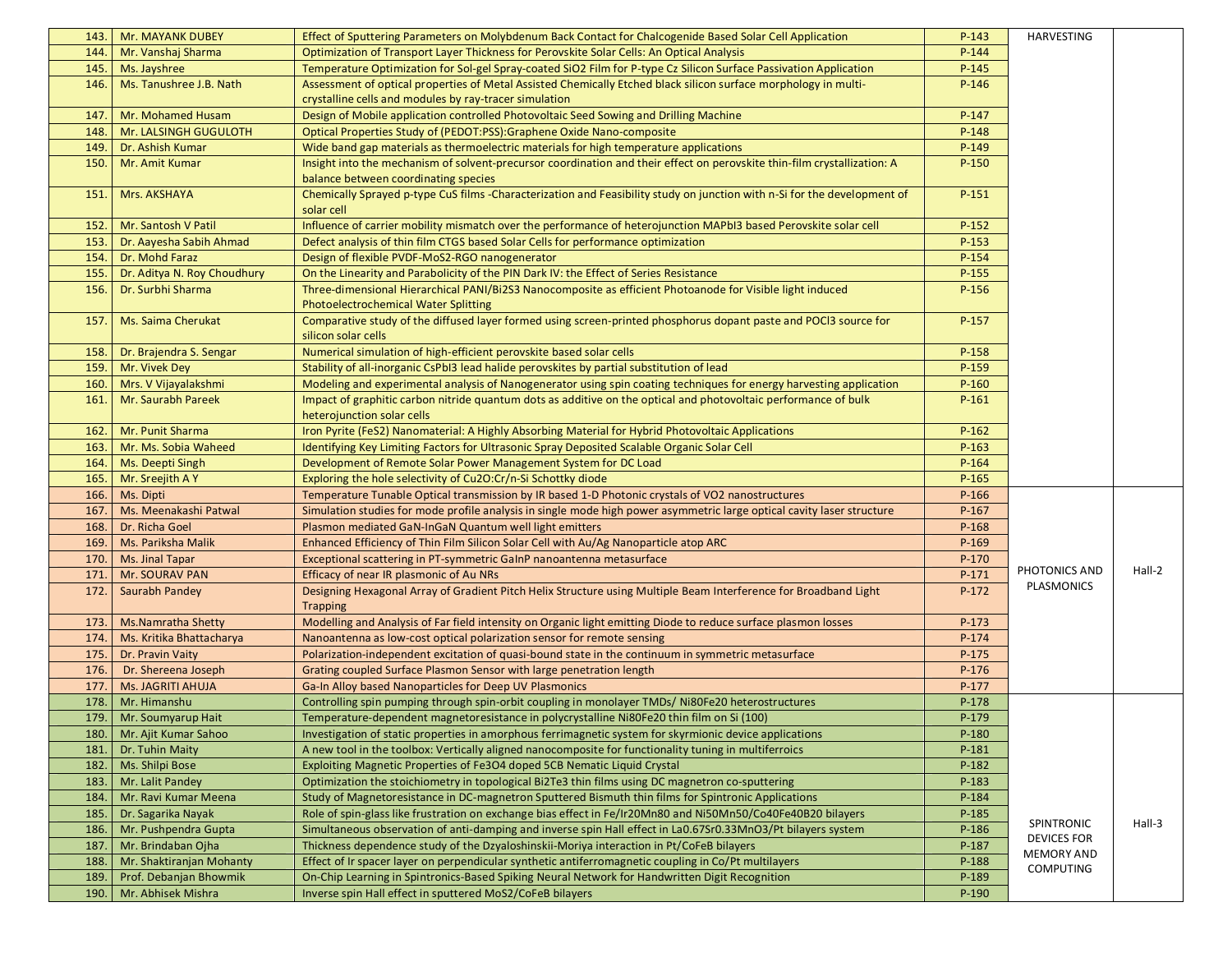| 191. | Ms. Gulafshan               | Fast and Area Efficient Hybrid MTJ-CMOS Spintronic Approximate Adder                                                                        | P-191     |                |        |
|------|-----------------------------|---------------------------------------------------------------------------------------------------------------------------------------------|-----------|----------------|--------|
| 192. | Mr. NANHE KUMAR GUPTA       | Comparison between structural and electrical properties of Mn50Ga50 thin films post annealed under different Ar                             | $P-192$   |                |        |
|      |                             | pressure atmosphere                                                                                                                         |           |                |        |
| 193. | Mr. KACHO IMTIYAZ ALI KHAN  | Ultrafast nucleation of single and multiple antiferromagnetic skyrmions using in-plane spin polarized current                               | P-193     |                |        |
| 194. | Ms. Namrata Bansal          | Interfacial Dzyaloshinskii-Moriya interaction in Gr/NiFe/Ta system determined using Bragg MOKE                                              | $P-194$   |                |        |
| 195. | Mr. Mohan John Rex          | Thickness dependent interfacial spin orbit torques in Pt/NiFe bilayers                                                                      | $P-195$   |                |        |
| 196. | Ms. Pankhuri Gupta          | Observation of spin backflow in IrMn based trilayer structures                                                                              | $P-196$   |                |        |
| 197. | Mr. Ram Singh Yadav         | Dependence of perpendicular magnetic anisotropy on Fe content in Ta/CoxFe80-xB20/MgO hetrostructures                                        | P-197     |                |        |
| 198. | Mr. AVINASH CHAURASIYA      | Flexible Artificial Multiferroic Composite based Magnetoelectric Systems                                                                    | P-198     |                |        |
| 199. | Ms. Anulekha De             | Magnonics in a Quasiperiodic Lattice with Complex Basis                                                                                     | P-199     |                |        |
| 200. | Mr. Pragyey Kumar Kaushik   | Impact of Surface Trap States on 2-DEG and Barrier Layer Conduction Band in AlGaN/GaN HEMT                                                  | $P-200$   |                |        |
| 201  | Mr. M B RAMPRASATH          | RADIATION AND THERMAL STUDY ON DEFENSIVE MOSFET                                                                                             | $P-201$   |                |        |
| 202. | Mr. Subodh Tyagi            | MATLAB simulation of Thickness and composition of MBE grown Multilayer HgCdTe on GaAs Substrate                                             | $P-202$   |                |        |
| 203. | Mr. P K Mohanty             | Estimation of Inverter Characteristics with 10nm FinFET Architectures                                                                       | $P-203$   |                |        |
| 204. | Dr.Manisha Khurana          | Optical Performance Dependence on Area of Illumination (AoI): A Conceptual Study of TFET based Phototransistor                              | $P - 204$ |                |        |
| 205  | Mr. CHANDAN KUMAR JHA       | Heavy-Ion Induced Single Event Transients in Sub-7nm Bulk and SOI NSFETs                                                                    | $P-205$   |                |        |
| 206. | Mr. Atanu Purkayastha       | Photocurrent Loss Analysis of Series Connected Tandem Solar Cells Based on Hybrid Tin Perovskites, Kesterites, and                          | $P-206$   |                |        |
|      |                             | <b>Semiconducting Polymers</b>                                                                                                              |           |                |        |
| 207. | Mr. Dinesh Gupta            | THz Device Design for SiGe HBT under Sub-room Temperature to Cryogenic Conditions                                                           | $P-207$   |                |        |
| 208. | Mr. Pritam Yogi             | Impact of Hot Carrier Injection on Total Ionizing Dose Effect of 10-nm N-channel Bulk FinFETs                                               | $P-208$   |                |        |
| 209. | Ms. Shweta                  | Design and fabrication of Airbridge based passive elements for low-cost RF applications                                                     | $P-209$   |                |        |
| 210. | Mr. Achintya Dutta          | Compact Model Parameter Extraction Using Modular Q Learning for Nano-Scale Transistors                                                      | P-210     |                |        |
| 211. | <b>Ms. RESHMA S KUMAR</b>   | Performance Evaluation of DG-MOSFETs and DG-TFETs with Ferroelectric insulation layer                                                       | $P-211$   |                |        |
| 212. |                             |                                                                                                                                             | $P-212$   |                |        |
|      | Mr. S.Radhakrishnan         | Design of Low Power and High Speed MAC based FIR Filter using Hybrid Adder and Modified Booth Multiplier                                    |           |                |        |
| 213. | Ms. Aakanksha Mishra        | Geometrically Dependent Space Charge Modulation and Quasi-saturation Effect in Superjunction-LDMOS                                          | $P-213$   | <b>DEVICE</b>  | Hall-4 |
| 214. | <b>Mr. TAHIR AHMAD</b>      | First principle study of structural, electronic and optical properties of Ca doped Sr0.6Ba0.4Nb2O6                                          | P-214     | MODELLING AND  |        |
| 215. | Ms. Garikapati Nagasarvari  | Simulation of PDMS-silver nanowire-based stretchable sensors                                                                                | $P-215$   | SIMULATION     |        |
| 216. | Dr. Rajesh Sathiyanarayanan | Effective Work Function of HfO2/TiN/W Bi-metal System: Role of Barrier TiN Layer                                                            | $P-216$   |                |        |
| 217. | Mr. Rushi Jani              | A computational study on efficiency augmentation in formamidinium-lead-iodide perovskite solar cell with WS2 as<br>electron transport layer | $P-217$   |                |        |
| 218. | Mr. Prince Kumar Singh      | Impact of Temperature on DC and AC Characteristics of Stacked Oxide SiO2/HfO2 Cylindrical Gate Tunnel FETs                                  | $P-218$   |                |        |
| 219. | Mr. Harsh Bhatt             | Design of RF switch in SOI process for 5G applications                                                                                      | $P-219$   |                |        |
| 220. | Mr. Shubham Pande           | Development of Low-Cost Silicon BJT Technology and Modeling                                                                                 | $P-220$   |                |        |
| 221. | Mr. RISHABH SINGH           | <b>Highly Stable Relaxation Oscillator Circuit for Ultra-Low Power Applications</b>                                                         | $P-221$   |                |        |
| 222. | Mr. Kavish Agrawal          | Si vs. SiGe material-A comparative performance evaluation as pivotal material for nanoscaled MOS and CMOS devices                           | P-222     |                |        |
| 223. | Mr. Bhaskar Roy             | Comprehensive Modeling of AlGaN/GaN Heterostructure based Gas Sensor: An Analytical Approach                                                | $P-223$   |                |        |
| 224. | Dr. G. Durga                | Heavy-ion irradiation study in SiNT FET inverter chain using 3D-TCAD simulation                                                             | $P-224$   |                |        |
| 225. | Dr. Monika Sharma           | Effect of Interface Charges on InGaN and InGaAs Based Dopingless TFET and its Circuit Analysis                                              | $P-225$   |                |        |
| 226. | Mr. MOOLI SHASHANK REDDY    | Double-Gate NCFET: A new approach to achieve low sub-threshold slope                                                                        | $P-226$   |                |        |
| 227. | Mrs. Preeti kumari          | SCAPS Modelling of Solar Cells: Deploying a back surface field SnS layer for performance upgradation                                        | $P-227$   |                |        |
| 228. | Ms.Megha M                  | Effect of Nanocone Anti reflective Coatings on Organic light emitting Diode to enhance light extraction efficiency                          | P-228     |                |        |
| 229. | Dr. Marsha M. Parmar        | Fabrication and Characterization of InAs/AISb based Magnetic Hall Sensors                                                                   | $P-229$   |                |        |
| 230. | Mr. Akhil K Nair            | Predicting the material properties using a simplified machine learning model                                                                | $P-230$   |                |        |
| 231. | Ms. Shivani Rani            | Graphene and hexagonal boron nitride based nanoelectronic biosensor                                                                         | $P-231$   |                |        |
| 232. | Mr. sandeep kumar           | Metallic Spintronic Ultrafast THz Emitters: Tunability through Bi- and Tri-Layers for Intense Broadband THz Pulses                          | P-232     |                |        |
| 233. | Prof. Priyanka Das          | Multiband Reflection and Transmission mode Linear to Circular Polarizer integrated Microstrip Patch Antenna                                 | P-233     |                |        |
| 234. | Mr. RAKESH KUMAR PANDEY     | Si ion fluence dependence study of surface chemical composition and electrical characteristics on epitaxial GaSb                            | P-234     |                |        |
| 235. | Mr. Subhajit Karmakar       | Polarization-insensitive Fano resonant symmetric terahertz metacavity                                                                       | P-235     |                |        |
| 236. | Mr. Kongbrailatpam Sandeep  | High Coupling Coefficient and High Q Switchable High Overtone Bulk Acoustic Resonator (HBAR) based on                                       | P-236     |                |        |
|      | Sharma                      | Ba0.5Sr0.5TiO3 Films                                                                                                                        |           |                |        |
| 237. | Mr. Sarath A                | An Accurate Inductor Model by Incorporating Negative Mutual Inductance Effect for High-Density SoC                                          | P-237     | RF, MICROWAVE  | Hall-5 |
| 238. | Mr. Suprovat Ghosh          | On-Chip High-Speed Integrated Slot Waveguide Based Electrically Tunable Graphene Terahertz Modulator                                        | P-238     | AND TERAHERTZ  |        |
| 239. | Mr. Rameez Raja Shaik       | Linearity Behavior of a Pocket Doped p-type Ground Plane FDSOI: Impact of Back Biasing                                                      | P-239     | <b>DEVICES</b> |        |
| 240. | Mr. ANKIT KUMAR PANDEY      | Substrate Integrated Waveguide Step type Cavity Backed Slot Antenna for Dual-Frequency Applications                                         | $P-240$   |                |        |
| 241. |                             |                                                                                                                                             | $P-241$   |                |        |